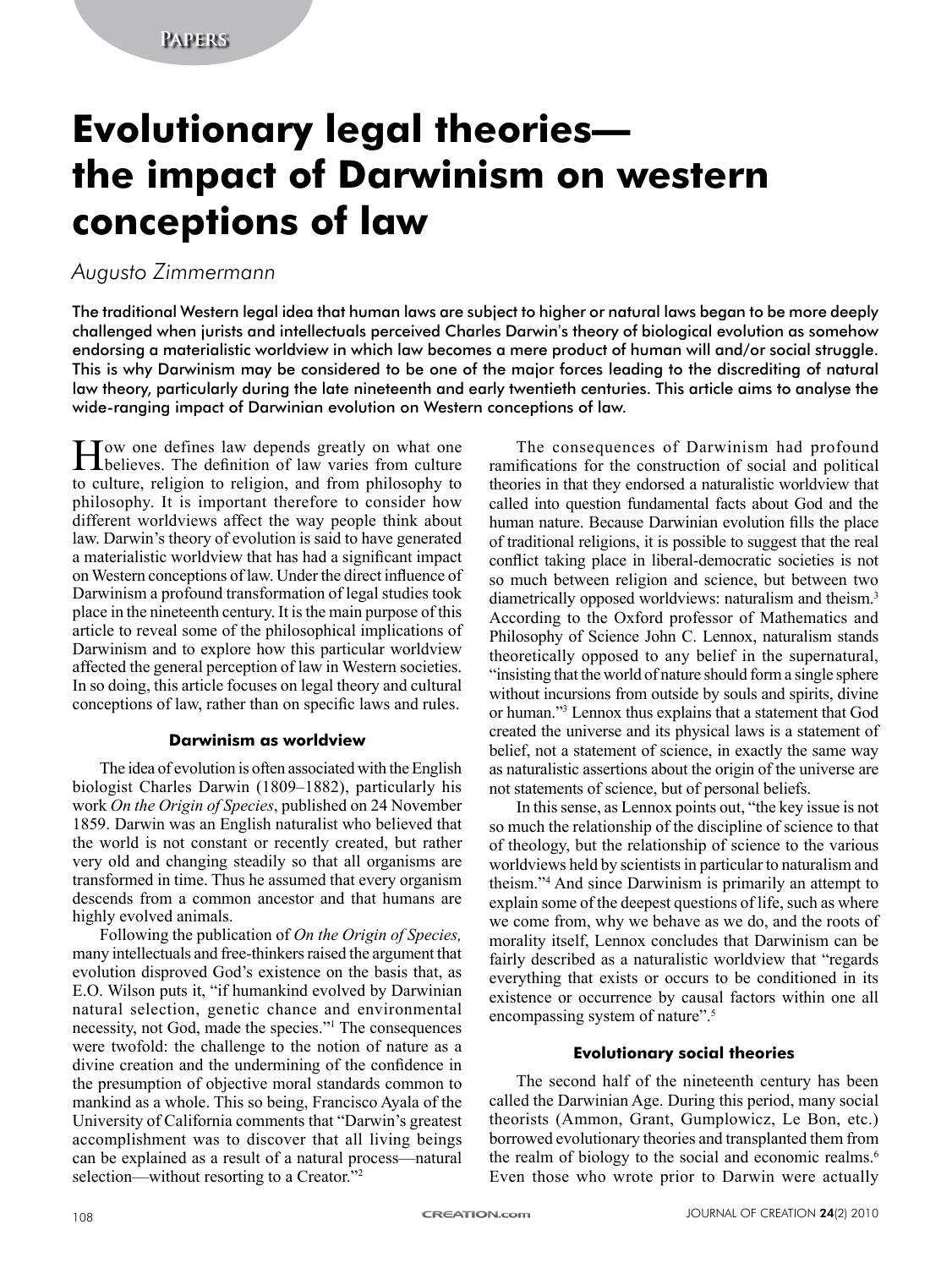benefited by his largely successful effort to popularize evolution as the dominant scientific account of origins.

Among these pre-Darwinian social evolutionists was the French sociologist Auguste Comte (1798–1857), the founder of positivism as well as the inventor of the term *sociolog*y. Comte was one of the many intellectuals of his time to have been deeply impressed by the strides that had been made by the physical sciences. This led him to believe in the limitless capacity of science to effect improvements in the human condition. As the late Irish jurist J.M. Kelly pointed out,

"[Comte] was writing at a time when biological evolution was in the air; and, although he was dead before Darwin's greatest work was published, he proposed the view that society developed and changed in response to certain laws, analogous to the great biological principles governing the development of individual species. To the understanding of society's development no ideology, no transcendent law, could contribute anything, but only the observation of empirical facts. A science of society, thus conducted … could, he thought, reach a point of perfection such that law itself would become redundant, or rather that the function it now discharged would be subsumed in a sort of scientific social management."7

Comte despised metaphysics and advanced the idea that empirical science would lead humanity to higher levels of social progress and economic development.

He possessed an unshakable faith in the view that progress is achievable by a science-based manipulation of human societies, thus developing a comprehensive and influential theory of social science (and progress) that was based on the empirical method of the natural sciences. According to Dr Mike Hawkins, who is professor of social and political thought at Kingston University in London,

"Comte's ambition, realised in his massive *Cours de philosophie positive* and *Système de politique positive*, was to forge a science of society—he coined the neologism 'sociology'—which was both linked to and a completion of the natural  $\frac{1}{2}$ sciences. Biology was an important foundation for this project, partly for methodological reasons (e.g. the use of the comparative method) and partly because he believed humans and animals shared many biological attributes (*Cours*, III, 832–5). This was true even for human psychological propensities. Comte maintained 'that animals,

at least in the higher part of the zoological sale, in reality manifest most of our affective and even intellectual faculties, with simple differences of degree' (*Cours*, III, 774)."<sup>8</sup>

The belief in the exclusive value of scientific facts Comte called positivism. It was also this belief that led him to introduce a cohesive *Religion of Humanity*<sup>9</sup>, which he associated with the "promised blessings" of empirical science, "not just as a source of material benefits but as providing in its devotees a new and more exalted type of human being".<sup>10</sup> Comte's *Religion of Humanity* was the result of his later years when, rejecting the traditional religions based on dogma and revelation, he constructed his own positivist religion with humanity occupying the place of the Deity, and with an organization and ritual patterned after that of the Catholic Church.<sup>11</sup> Such a positivist religion included a whole panoply of 'saints' drawn from the socalled *Benefactors of Mankind*, such as Diderot, Rousseau and Voltaire. Comte's disciples exalted the Republic in the image of the Virgin Mary, in exaltation of the feminine image as a representation of the ideal of purity and perfection to every republican government.<sup>12</sup>

An important Darwinist during the nineteenth century was the English philosopher and political theorist Herbert Spencer (1820–1903). The relevance of Spencer to evolutionary theory lies in his vision of law's progressive development in human societies. In sharp contrast to the Marxist theory, in which law is just an armament of the bourgeoisie in class conflict, Spencer believed that social

> perfectibility could be achieved by a science-based manipulation of the natural evolutionary process.7 Spencer's vision of such a process reinforced his conviction that people must be left alone by their government, to be treated as free and responsible individuals. In almost every sense, he was an authentic libertarian who championed private property, personal charity, women's suffrage, and civil liberties in general.<sup>13</sup>

> Curiously, Spencer was the first to coin the phrase 'survival of the fittest' to explain the evolution of human societies. The phrase has ever since been used to describe a naturalistic law showing such things as co-operation, love and altruism to be unreal; a law which both demands and predicts that these values must always give way to self-interest. This sort of Social Darwinism coincided with the era in the United States, which is broadly perceived as based on the glorification of free enterprise and laissez faire economics.14 The principal exponent of this doctrine was Andrew Carnegie (1835–1919), one of the



Herbert Spencer (1820–1903) was an English philosopher and political theorist who believed that social perfectibility is achievable by a sciencebased manipulation of the natural evolutionary process. Spencer coined the phrase 'survival of the fittest', which has been used to justify a mechanism of natural selection entailing such things as racism, eugenics, euthanasia and forced sterilisation.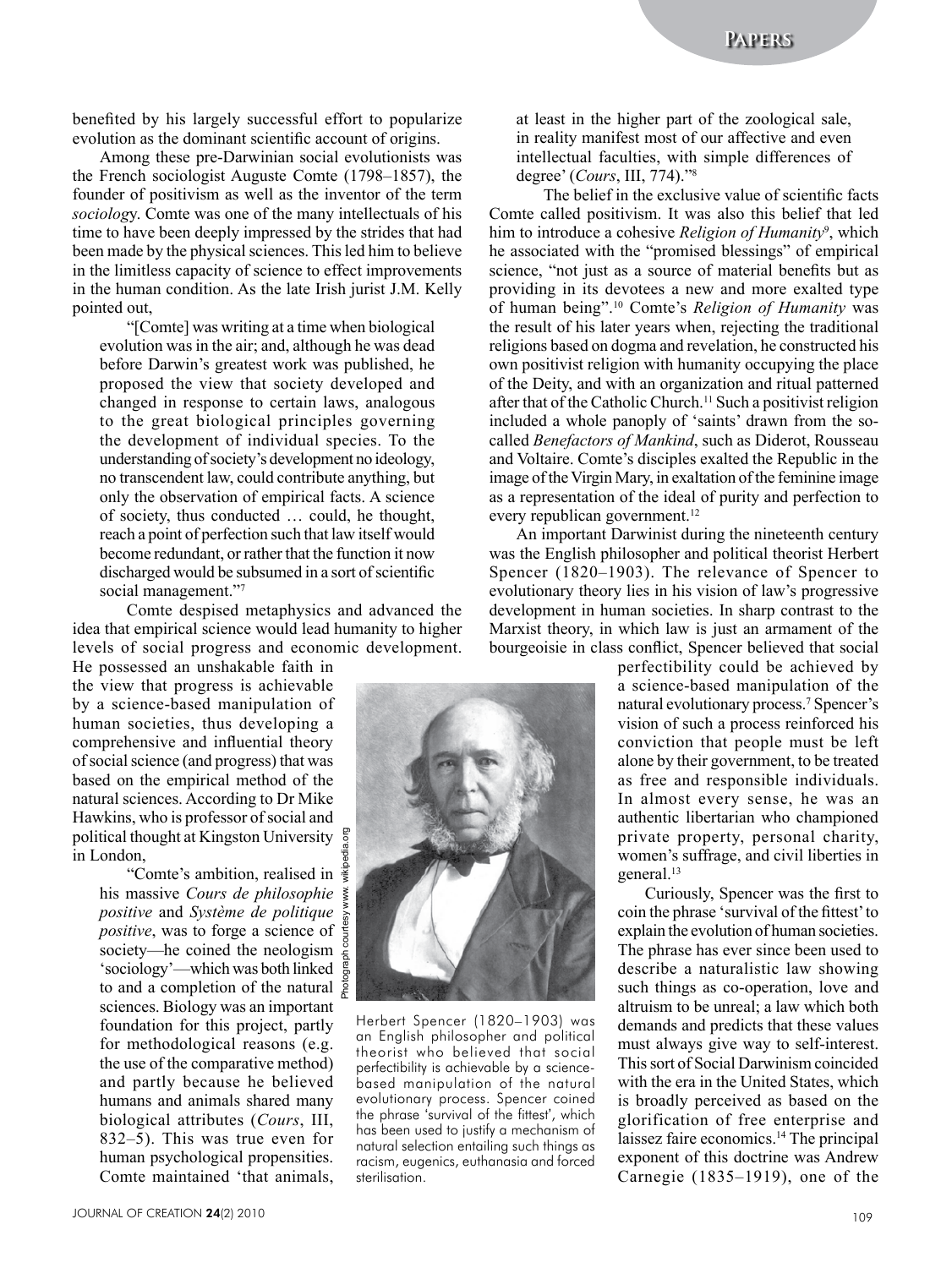

Sir Henry Maine (1822–1888) was a British jurist, historian and anthropologist who proposed a legal theory claiming a pattern of evolutionary growth to which all legal systems could be shown to conform. This growth would lead to "the gradual dissolution of family dependency, and the growth of individual obligation in its place". 22

captains of industry of nineteenth-century America. Carnegie regarded himself as a positivist who preferred to analyse things in what he claimed were scientific terms, once stating: "Not only had I got rid of the theology and the supernatural, but I had found the truth of evolution."<sup>15</sup>

It is undeniable that some of the leading social thinkers of that period adopted the ideas of natural selection and survival of the fittest to justify racist and inhumane policies like eugenics, anti-miscegenation laws, and forced sterilization. The idea of natural selection,

which applies in the ongoing competition of different species to adapt to their existing environments, was held to ensure that only the fittest should be allowed to survive in society. Starting from Francis Galton's eugenic proposals "to weed out the lower classes by selective breeding", those social thinkers would invoke the name and prestige of Darwinism to advocate the idea of 'fitness' as entailing such things as eugenics, euthanasia and racism.<sup>16</sup>

In a certain way these scientists were only trying to be consistent with the philosophy of Darwinism. In 1859, Darwin published his seminal work, *On the Origin of Species by Means of Natural Selection*. An aspect of that work less well known is its subtitle: *or the Preservation of Favoured Races in the Struggle for Lif*e. While Darwin in *Origin* defined the word *race* as a synonym of *species*, applying the term to plants and pigeons, the implication that his observations could be applied to describe human races was quite evident, later to be explicitly elaborated in his *Descent of Man* twelve years later.

Since Darwinism posits that humans develop from lower life forms through natural selection, responding to environmental stimuli, many Darwinists have believed that it follows from this that the different human races have developed at different rates and to different degrees, because their evolution would have occurred in response to differing environmental stimuli. Darwin, extrapolating on this evolution of humans and their different races, opined: "At some future period, not very distant as measured by centuries, the civilised races of man will almost certainly exterminate, and replace, the savage races throughout the world."17 He continued:

"At the same time the anthropomorphous apes will no doubt be exterminated. The break between man and his nearest allies will then be wider, for it will intervene between man in a more civilised state. as we may hope, even than the Caucasian, and some ape as low as a baboon, instead of as now between the negro or Australian and the gorilla."17

With the advent of Darwinism, the dominant scientific view in the late nineteenth-century was that of "the law of the preservation of favoured races in the struggle of life". This hypothesis served to sanction the extinction of the "low and mentally underdeveloped populations with which Europeans came into contact".<sup>18</sup> Although this view is no longer accepted in our pluralistic societies, they actually flow out of an evolutionary worldview which perceives humans as nothing but higher animals who may therefore be treated as mere animals or machines. This is why Darwinism led, among other things, to the Nazi argument that eugenics possessed a scientific basis, and that the betterment of the German race was a result of biological principles articulated by Darwin himself. As a matter of fact, all the three greatest genocidal regimes of last century—Nazi Germany, Soviet Russia and Communist China—were firmly grounded on the scientific materialism of Darwinism.<sup>19</sup>

## **Evolutionary legal theories**

Throughout Western history until the second half of the nineteenth century, the idea of a higher moral law dominated European and American law.<sup>20</sup> This mainstream tradition lasted as the main school of legal thought until the rise of evolutionary thinking in the nineteenth century. In particular, the idea that human law must be subject to some objective moral standards started to be more deeply challenged when Darwin's theory of biological evolution was interpreted as implying the non-existence of God and, accordingly, of God-given law and rights.

In relation to evolutionary accounts of law, the British jurist, historian and anthropologist Sir Henry Maine (1822–1888) was one of the first to apply empirical methodology to a subject that had until then been generally dominated by metaphysics. Maine's most significant work of legal theory, *Ancient Law* (1861), was published during a time in which the principal intellectual excitement had been provided by Darwin's recently published *On the Origin of Species*. At any rate, Maine's *Ancient Law* reflected the contemporary interest in the idea of evolution, "propos[ing] something like an evolutionary theory of law, complete with a pattern of growth to which all systems, though geographically or chronologically so distant from one another as to exclude the possibility of extraneous inspiration, could be shown to conform."<sup>21</sup>

The most celebrated of Maine's insights was his idea concerning the general direction up to which 'progressive' societies had been taken in his time. Maine contended that such movement would lead to "the gradual dissolution of family dependency, and the growth of individual obligation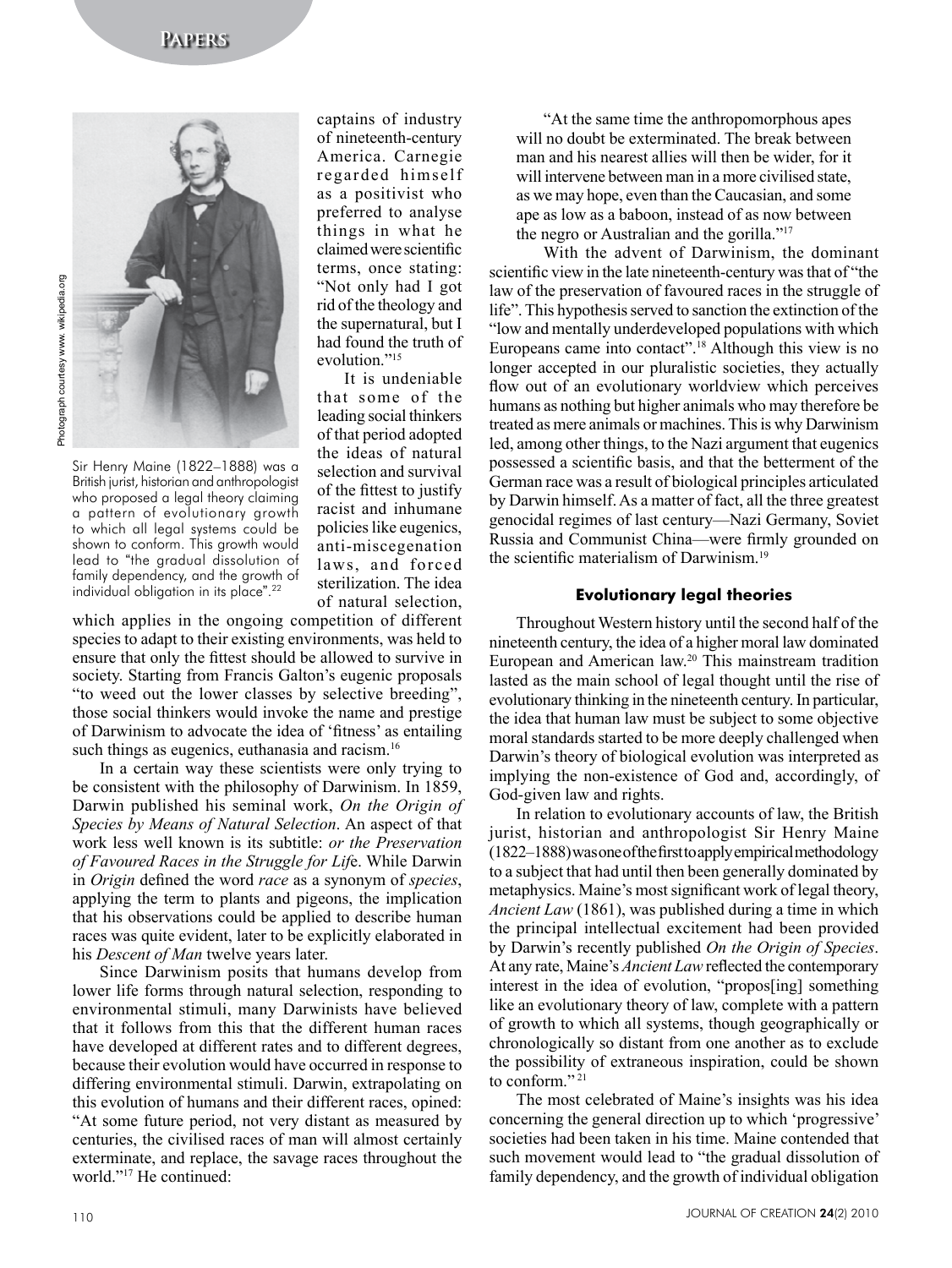in its place". Thus he advanced: "The Individual is steadily substituted for the Family, as the unit of which civil laws take account... [so] that the movement of progressive societies has hitherto been a movement from Status to Contract."<sup>22</sup> But even as Maine was writing this passage the process which he so confidently discerned was curiously starting to reverse. In the late nineteenth century, a huge volume of social legislation began to reduce considerably the 'freedom of contract' in Western countries, giving ground in his native England to the sort of collectivism which the celebrated jurist A.V. Dicey would criticise so much.

Maine presented in his legal work the notion that societies of all kinds tend to develop by passing through certain stages of law that did not vary so much from place to place. He sought to demonstrate how our legal concepts are rooted in earlier times, such as during the Roman Empire or before. This was quite speculative, starting with his description of the six phases through which the form of law in 'progressive' societies passed.<sup>23</sup> Later scholars have found such a scheme to rest on evidence that is too meagre to support the gross generalizations he had assumed.<sup>21</sup> Even so, Maine's evolutionary legal theory remains relevant from a historical point of view as it helped lay the groundwork and change general sentiment towards law.24

#### **The impact of Darwinism on American jurisprudence**

The nineteenth century marked what may be called a period of 'hibernation' for natural law theories. At that time, argued the jurist Hans Kelsen (1881–1973) in his celebrated *Pure Theory of Law* (1934), "the changeover of [mainstream] legal science from natural law to positivism went hand in hand with the progress of empirical natural sciences and with a critical analysis of religious ideology."<sup>25</sup> Hence, no law was assumed to contain absolute or universal value, but presupposed to stay "subject to historical change and that as positive law it is a temporally and spatially conditioned phenomenon".<sup>25</sup>

This reality would affect even the United States, a nation that had been firmly founded upon principles of natural law. In the second half of the nineteenth century, particularly after the Civil War, American legal writers began gradually to abandon the idea of natural law, which initially had so much guided and inspired the American Founding Fathers, as well as important judges like John Marshall<sup>26</sup> and Joseph Story<sup>27</sup>. Even so, until the second half of the nineteenth century American jurisprudence was still very much dominated by the belief in God-given unalienable rights, such that a single, correct solution for legal disputes was perceived as reachable in every case by means of applying natural, selfevident principles of law.

In the second half of that century, however, particularly after Darwin's *Origin of the Species* was published in 1859, many American legal writers began to modify their approach so as to infer that all the suffering and misery in the world acted as evidence against the idea of inalienable rights, and in their place substituted natural selection and

its correlating understanding of the survival of the fittest. As a result, they gradually abandoned natural-law theory and were essentially divided into two kinds of legal school: the analytic and the historicist. This demarcation remains valid even today, regardless of the relative renewal in more recent times of the natural law tradition in American juridical circles.<sup>28</sup>

With respect to the analytic school, its principal model of analysis derived from the legal theory of John Austin (1790–1859), an English positivist who defined law as the command of a sovereign who requires the full obedience of its subjects. Austin's 'command theory', as it is called, does not recognise as a 'law properly so called' any norm derived from natural law and customary law, unless it is made the subject of a normative command by the political sovereign.<sup>29</sup> On the basis of Austin's attempt to separate law from morality, American analytic jurists developed an approach to law that completely ignored any metaphysical considerations and instead analysed legal concepts empirically, according to more practical implications.<sup>28</sup>

The American legal historicists, by contrast, preferred to interpret law in terms of an evolutionary process that manifested itself through the customs of a people. As positive laws were growing increasingly complex, they contended that *legal scientists* should assume a 'special role' not only in tracing the history of legal doctrines but also in inferring legal principles that lay behind them.<sup>28</sup> Although the historicist methodology differs considerably from that employed by members of the analytic school, so that the latter often criticized the former for not being sufficiently 'scientific' in their legal analysis, both schools of legal thought were united in their revolt against the American natural-law tradition.<sup>28</sup> Whereas these schools differed in some important aspects, they were not so dissimilar that influential jurists such as Christopher Columbus Langdell<sup>30</sup> and Oliver Wendell Holmes, Jr. were unable to comfortably employ both theories without any apparent contradiction.

It has been argued that during the later decades of the nineteenth, and the beginning of the twentieth centuries, the United States was in many respects the country *par excellence* of social Darwinism. What this implied for American law was revealed by Oliver Wendell Holmes Jr. (1841–1935), when he in 1897 advised his audience of law students to put aside any notions of morality and instead view the law as a science of coercion. Holmes, a Harvard law professor and later judge of the US Supreme Court, believed that if Darwinian evolution is true, then there is no transcendent moral order and laws are merely a codification of political policies judged to be either socially or economically convenient or both.<sup>31</sup>

Under the influence of Darwinism, Holmes conceived the idea of legal realism that reduced law to a tool for identifying and manipulating the existing social factors so as to create more harmony and progress. As Richard Posner observes, "Holmes was a social and biological Darwinian, and hence a sceptic who believed that the good and true, in any sense that people could recognize, was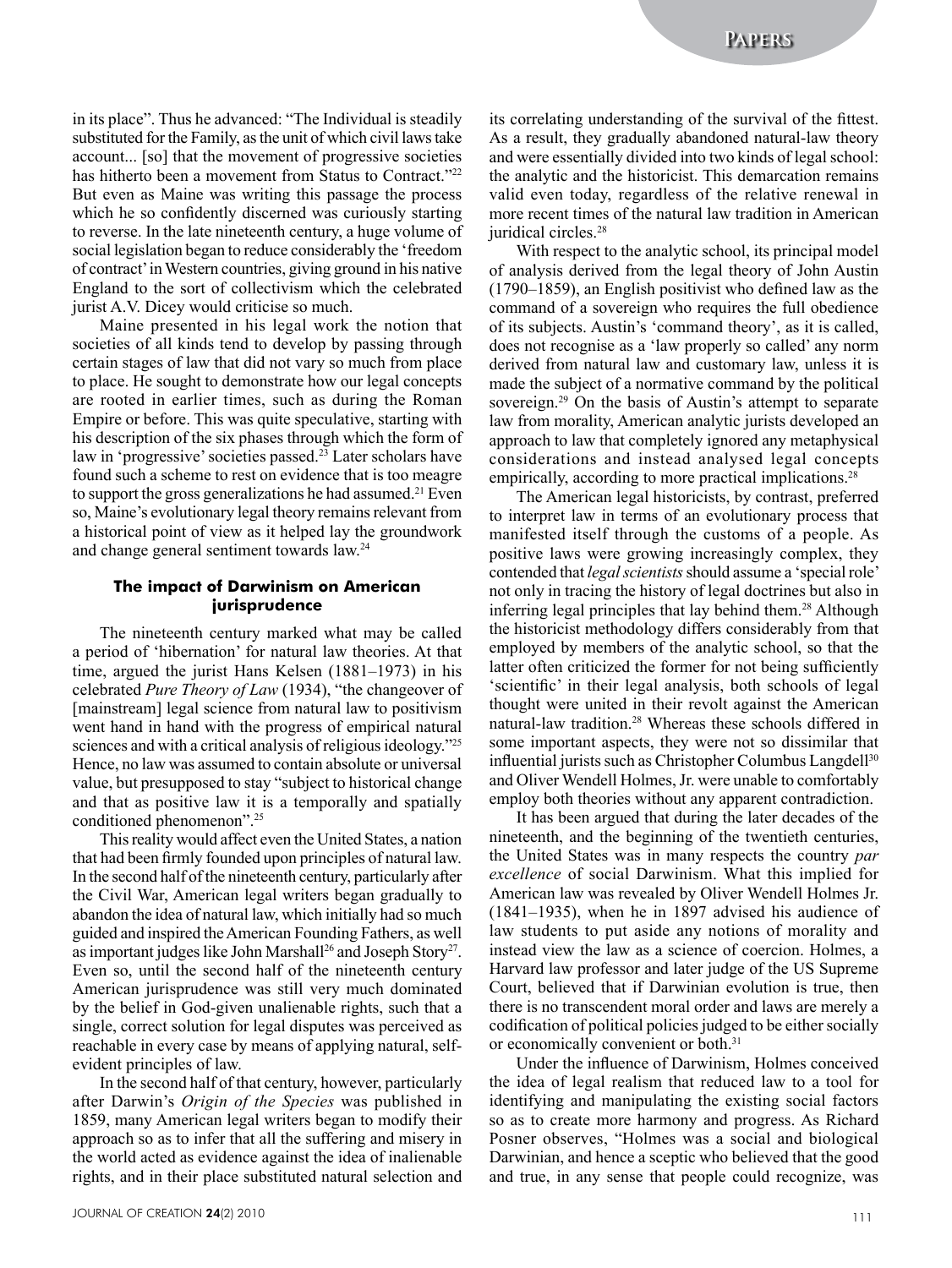## **Papers**

whatever emerged from the struggles of warring species, nations, classes, and ideas."<sup>32</sup> Holmes's biographer, Liva Baker, describes his achievements as follows:

> "[Holmes' work] shook the little world of lawyers and judges who had been raised on Blackstone's theory that the law, given by God Himself, was immutable and eternal and judges had only to discover its contents. It took some years for them to come around to the view that the law was flexible, responsive to changing social and economic climates, and amenable to empirical methods of analysis. But Holmes had … broken new intellectual trails, using history to guide him. He had given the law a vitality it never before had possessed. He had wrested legal history from the aridity of syllogism and abstraction and placed it in the context of human experience, demonstrating that the corpus of the law was neither ukase from God nor derived from

Nature, but, like the little toe and the structure of the horse, was a constantly evolving thing, a response to the continually developing social and economic environment."33

Holmes' legal realism interpreted the law in terms of predictions about how courts will decide a dispute. After all, argues John W. Whitehead, "if there is not fixity in law and no reference point, then law can be what a judge says it is. If, however, there is fixity to law, there is some absolute basis upon which judgement can be made."34 But for Holmes, law was not a product of logic or any metaphysical assumptions but a process that merely reflects society's adaptation to an evolving world. As law professor Suri Ratnapala explains,

"Holmes's central point is: Law is the product of social and economic forces. Law adapts and acquires new meanings to suit the convenience of the times. Holmes saw in the law's progression one of the most important features of evolution, whether biological or cultural. It is that adaptation is never perfect. The world does not stand still, so by the time a thing adapts to the world the world has moved on. This also means that the law can never be fully logical."<sup>35</sup>

Curiously, Holmes also did not see much difference between human beings and animals, arguing that nearly every assertion about values and ethical questions can be reduced to a matter of dominance, power, death and survival.<sup>36</sup> According to him, "might makes right" even if



Oliver Wendell Holmes, Jr. (1841–1935), an associate justice on the Supreme Court of the United States from 1902 to 1932, was a Darwinian who believed that human beings differ from other animals only by a matter of degree. He despised the idea of inalienable right and argued that all ethical questions could be reduced to a mere issue of dominance, power, death and survival.

this leads to the suppression of human rights. "All my life I have sneered at the natural rights of man", he said.<sup>37</sup> The dilemma Holmes faced goes as follows: "What is there that's different about humans that dictate their right to life… where most people acknowledge no such right in other animals?"<sup>38</sup>

Holmes was led by his materialistic worldview to believe that a human right has no metaphysical foundation; that such right is just "what a given crowd … will fight for".<sup>39</sup> Thus he told Felix Frankfurter, one of his colleagues on the US Supreme Court, that "a law must be called good if it reflects the will of the dominant forces of the community even if it will take her to hell."<sup>40</sup> His scepticism about human rights also led him to a broad toleration of legislative struggles regardless of constitutional implications.41 Although Holmes considered any law to be ultimately dependant for its concrete efficacy on the judiciary, he generally viewed the legislative process in terms of an "unprincipled battlefield" in which judges "should not deprive the

victors of their spoils".41 In an article published in 1873, Holmes stated:

"Legislation should easily and quickly modify itself in accordance with the will of the *de facto*  supreme power in the community … The more powerful interests must be more or less reflected in legislation, which, like every other device of man or beast, must tend in the long run to aid the survival of the fittest … [I]t is no sufficient condemnation of legislation, which, like every other device of man or beast, must tend in the long run to aid the survival of the fittest … [I]t is no sufficient condemnation of legislation that it favors one class at the expense of another; for much or all legislation does that … [Legislation] is necessarily made a means by which a body, having the power, put burdens which are disagreeable to them on the shoulders of somebody else."42

Since Holmes believed the traditional concept of natural rights was a "conceptual mistake" and a "mere illusion", he was in actual fact at the forefront of a movement that was far more than just a mere "revolt against formalism".43 Holmes assumed that evolutionary science made the idea of God unnecessary, and that morality is only a matter of personal choice that lacks any external foundation. Above all, his so-called *legal realism* amounted to an unambiguous revolt against any objectivity in law, not to mention a revolt against the whole tradition of *self-evident rights* in American constitutionalism.<sup>43</sup>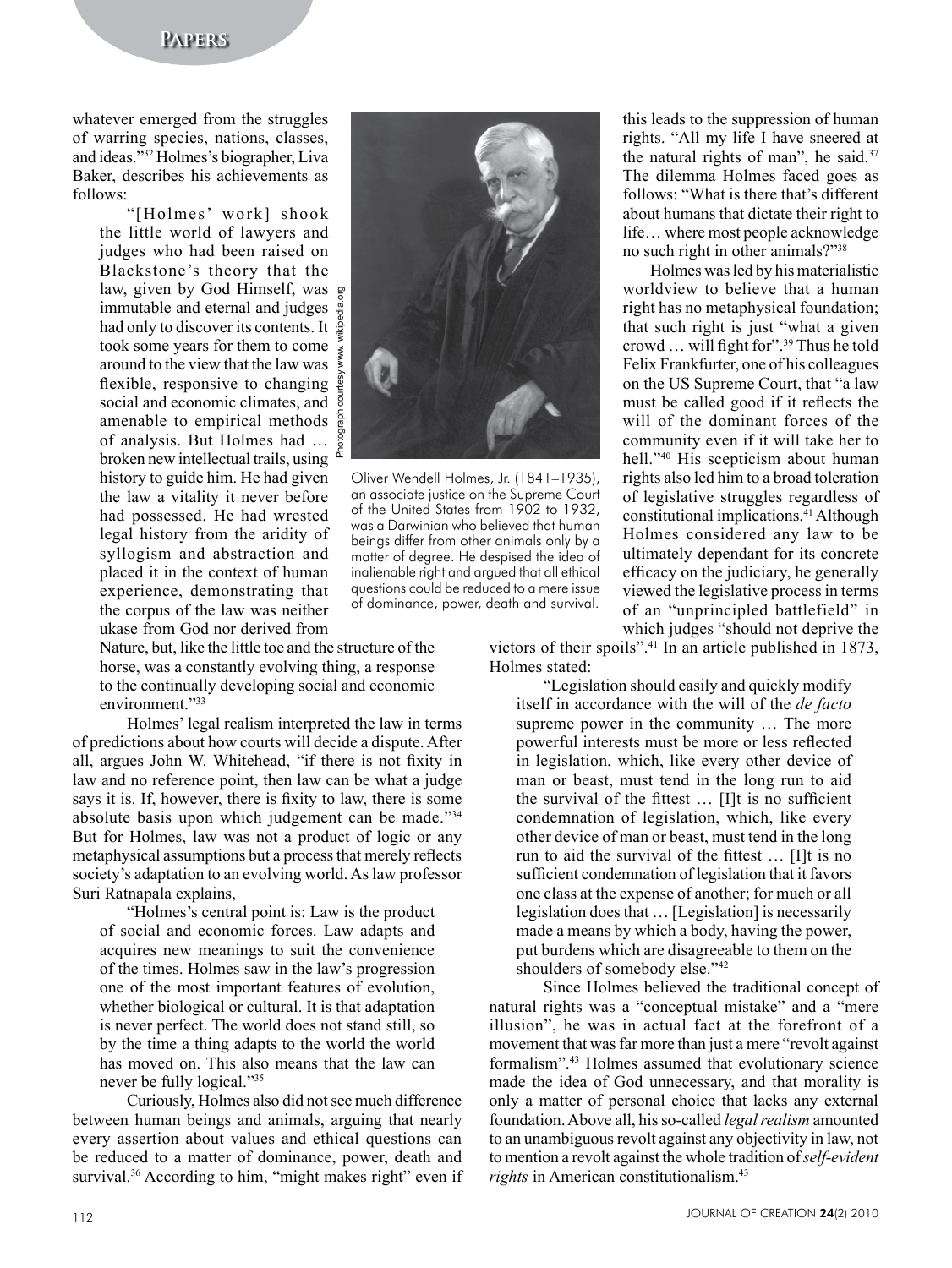#### **Evolutionary libertarian jurisprudence**

The idea of evolution has been quite influential among libertarian circles since Maine and Spencer adopted this to promote the advantages of economic liberalism. Undoubtedly one of the leading libertarian figures of all times is the Austrian-born Friedrich A. Hayek (1899–1992), who was a prolific writer on a broad range of topics, including law, economics, politics and sociology. His best known book, *The Road to Serfdom* (1944), argues that the world has little to gain from socialist ideologies except oppression and tyranny. With respect to his legal theory, Hayek's most significant contributions are *The Constitution of Liberty* (1960) and the impressive *Law, Legislation and Liberty*, published in three volumes between 1973 and 1979.

Hayek expressed the opinion that human authorities must abstain from and guard against any pretension to having achieved any perfection concerning knowledge.<sup>44</sup> This line of thought rests on the realization that we are not gods, so that it is beyond our mental capacity to achieve a perfect knowledge of anything. This is in practice a powerful objection to any "special providence model of human law".44 As such, the Hayekian insight that humans must not act as if they possessed divine knowledge adds "a special force to the warning to humans not to play God".45

The argument introduced by Hayek that fallible authorities of a finite knowledge are incapable of knowing for themselves all that is usefully known in the general community, leads to the conclusion that better results might be achieved by the self-correcting judicial process of developing law from precedent to precedent. This preference for law as *spontaneous order* led Hayek also to favour a legal system whereby norms change gradually rather than suddenly. Such legal norms change according to judicial adaptation, not radical legislative change. And this, he concludes, can bring more stability to the legal system and make it far more predictable.<sup>46</sup>

Hayek's legal analysis in many ways coincides with the common-law tradition of *government under law*. 47 But he appears nonetheless to have failed to consider that the spontaneous order can either be in the pursuit of virtue and the good or the pursuit of selfishness and evil.47 Arguably, Hayek was so preoccupied with preserving individual autonomy that he seems to have failed to realise that the world cannot be understood only in the 'state vs individual' terms. As law professor Douglas Kmiec points out, "the individual is located within social groups such as family, church, school and the workplace community. Cultural order depends greatly upon each person being situated in the midst of such intermediary associations, and in so far as these associations are far from spontaneous, Hayek appears to understate their importance."48

Hayek's legal theory is therefore congenial but not identical to the common-law tradition, which is founded upon the belief in laws which, according to Sir Edward Coke (1552–1634), "God at the time of creation of the nature of man infused into his heart for his preservation

and direction."49 This amounts to saying that a spontaneous order without God's natural law is not liberty, but licence. Such distinction between liberty and licence was one commonly made by natural rights theorists such as John Locke (1632–1704). In describing the "state of nature", or world without government, Locke contended that "though this be a *State of Liberty*, yet it is *not a State of License*".<sup>50</sup> In this passage, law professor Randy E. Barnett explains, "[b]y liberty is meant those freedoms which people ought to have. License refers to those freedoms which people ought not to have and thus those freedoms which are properly constrained."<sup>51</sup>

In his famous *Commentaries*, Sir William Blackstone (1723–1780) asserted that "God, when he created man, endued him with freewill to conduct himself in all parts of life. He laid down certain immutable laws of human nature whereby freewill is in some degree regulated and restrained, and gave him also the faculty of reason to discover the purport of those laws."<sup>52</sup> Blackstone believed that authentic liberty is defined and regulated by eternal or natural laws, which everyone is able discover by "right reason". In contrast to this, Hayek sought the judiciary not so much in pursuit of 'reason' but in the improvement of "[an] going order which nobody has designed, an order that has formed itself without the knowledge and often against the will of authority."<sup>53</sup> However, if there is no reference point to law there is also no absolute basis upon which judgement can be made. The result is a noticeable lack of *objective moral standard* holding fast for all individuals and in all circumstances. At worse, law becomes merely what a judge (or a dictator) arbitrarily says it is.34

## **Evolutionary legal interpretation**

The main effect Darwinism appears to have had on legal philosophy is in the challenge it posed to traditional beliefs in Western societies concerning the "superiority of the fixed and final".54 Change, in Darwinian terms, is the essence of the good, this identified with organic adaptation, survival and growth. Accordingly, the goal of legal interpretation no longer becomes the search for absolute principles or objectives but rather the search for the processes that generate the 'right kind' of change. As a result, Bradley C.S Watson explains,

"What *materially* is becomes more important than what ought to be, because only the former can be observed by the new empirical science. In the absence of fixity, morals, politics, and religion are subject to radical renegotiation and transformation. Essences are no longer the highest object of inquiry, or indeed any object of inquiry. Rather, science concentrates on particular changes and their relationship to particular useful purposes … Philosophy is reduced from the 'wholesale' to the retail level, from the realm of general ideas to the realm of particular effects … Instead of concentrating on metaphysics, or even politics in the full Aristotelian sense, we are in effect freed to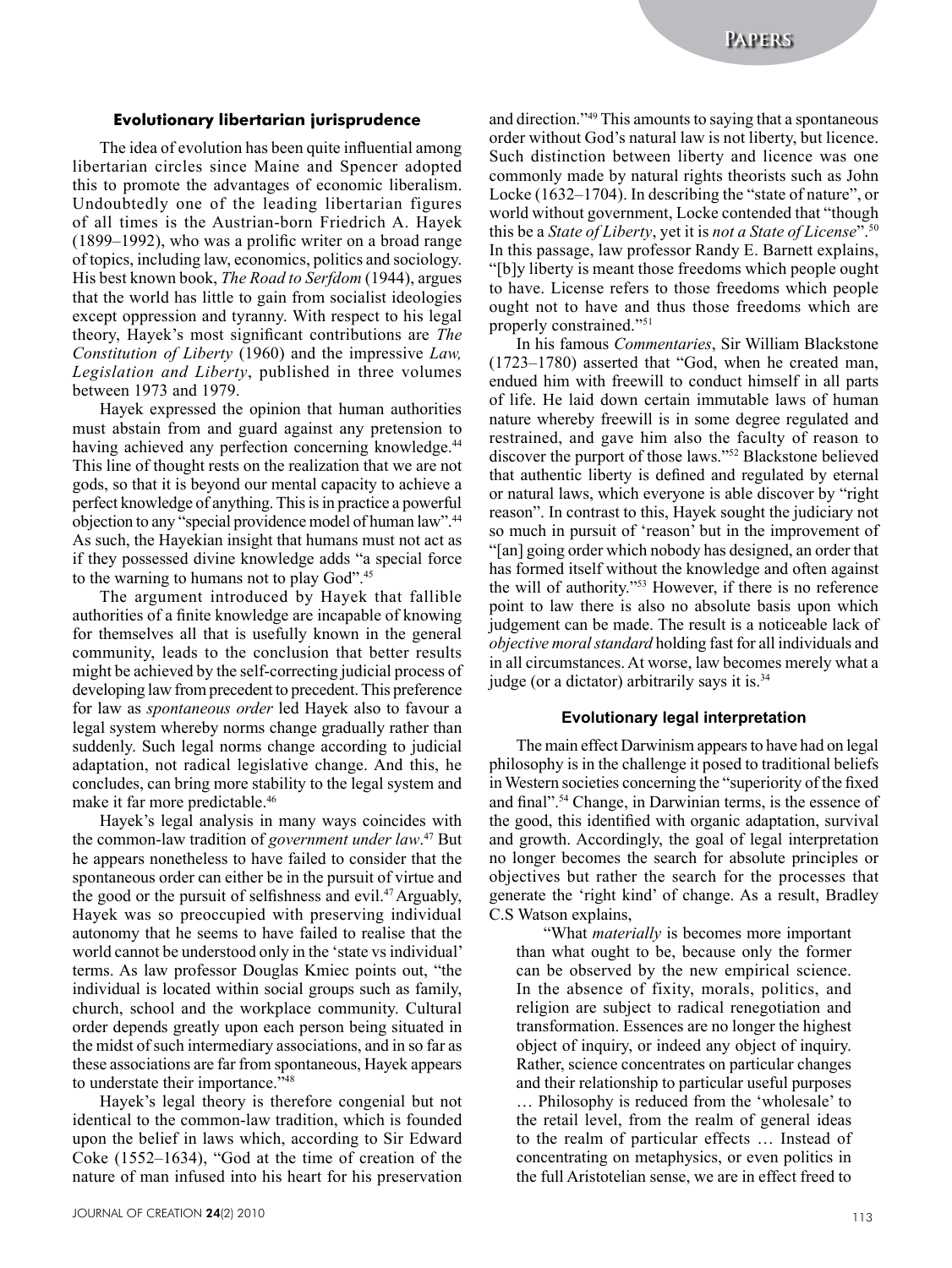concentrate on policy—or in Dewey's language, 'the things that specifically concern us'."<sup>55</sup>

Contemporary political and judicial actors have borrowed from Darwinism to construct a legal philosophy that is increasingly divorced from any sense of constitutional restraint, which they have actually replaced with "an organic conception of a state unlimited in principle".56 In this way the constitution is no longer the basic structure of society, to be conceived as a limit to the exercise of governmental powers, but analysed in the light of a 'progressive' view whereby even our most basic laws grow organically through history. Under such circumstances,

"Constitutional interpretation therefore involves perceiving and clearly articulating the direction of evolutionary change for an organic document that serves the needs of an organic state. Those who possess an insight into History—namely, those sitting on the Supreme Court—must redefine outdated notions of liberty, justice, and equality. Their aim is to aid a process that is outside the full control of any one individual or institution. The historical process is an immense struggle for survival…, and good fortune is indispensable to a proper unfolding of History."57

As a direct result of the idea of *legal evolution*, many judges and legal scholars have postulated that their countries' constitutions must be interpreted as if they are *living documents,* instead of interpreting these documents according to their original (or literal) meaning.<sup>58</sup> This apparently 'progressive' view regards the written constitution of liberal democracies such as Australia and the United States as old-fashioned documents that must be constantly 'revised' and 'updated'. The small juridical elite is therefore called on to provide a 'contemporary' meaning to the constitutional text, "as its words are perceived by succeeding generations of people, reflected in [the] court".<sup>59</sup>

These 'progressive' jurists would probably be surprised to know that one of the earliest advocates of their 'living-constitution' approach was the pro-slavery leader Alexander H. Stephens (1812–1883), who was a barrister from Georgia and Vice-President of the Confederate States during the American Civil War. In his most famous political speech, in 1861, he described the pro-slavery confederated states as progressive societies, "the very antithesis of a traditional society".<sup>60</sup> To Stephens, the idea of progress implied the regular reinterpretation of the 'old constitution', to bring it up to date with the ongoing, evolutionary needs of society.<sup>60</sup>

In actual fact, even the Nazis themselves developed a concept of 'living constitution'. According to Nazi jurists the German legal system should not be based on fixed rules but evolve in a continuous flow as a *living document*. <sup>61</sup> From the very beginning, those Nazi jurists placed great stock in the introduction of new principles of legal interpretation as a symbol of their 'new thinking'.<sup>62</sup> Since what mattered for them was not the influx of new legislation, but the

ongoing interpretation of the existing ones (and its resulting adaptation to the alleged needs of community), the Weimar Constitution was never formally abrogated by the Nazi regime. Rather than overruling the old legal system *en bloc*, the Nazis opted for adopting a method of interpretation that deliberately distorted the original nature of legal norms. The Nazi approach to legal interpretation is summarised by the German jurist and legal historian Michael Stolleis as follows:

"Disregard of original legislative intent by ideologically guided judges became far more significant in everyday legal life of National Socialism than injustice directly commanded by the lawmaker … Already during the Weimar Republic, wide segments of the judiciary had chosen to oppose the democratically legitimized legislative body. That is why the Nazis' call to 'overcome narrow normativism' through legal interpretation no longer posed any problems of method … Both during the period of the seizure of power and during the war, interpreting the old law under the guidance of … ideology proved a superior approach than legislating new law. It was faster and more flexible, and in individual cases it could be more easily criticised and invalidated."<sup>63</sup>

## **Conclusion**

To be consistent with Darwinism, jurists may need to embrace a materialistic worldview that denies any external or metaphysical source of rights and laws. In this worldview, the only stable thing in an evolving universe is *change* itself. The whole Western tradition of 'inalienable rights' is dismissed as a mere superstition by individuals who inhabited a less evolved age. After all if humans evolve so must also their laws, including the most 'fundamental' ones, because these laws are neither immutable nor based on universal principles.<sup>64</sup> This new paradigm helps explain why the *high esteem,* in which some of the greatest jurists of the common law such as Fortescue, Coke and Blackstone were once held, seems to have almost entirely vanished, along with their teachings which are not even properly taught in most of our law schools.

#### **References**

- 1. Wilson, E.O., *On Human Nature*, Harvard University Press, Cambridge, MA, p. xiii, 1978. Of course, this gave them a powerful justification for their choices and lifestyles, serving the purpose of 'liberating' people from the constraints of Judeo-Christian morality.
- 2. Ayala, F., Darwin's Greatest Discovery, *American Scholar*, Winter 2006, p. 131.
- 3. Lennox, J.C, *God's Undertaker: Has Science Buried God?* Lion, 2nd edition, London, p. 29, 2009.
- 4. Lennox, ref. 3, p. 30
- 5. Sterling, P.L., *The Metaphysics of Naturalism*, Appleton-Century-Crofts, New York, p.160, 1960; cited in Lennox, ref. 3, p. 29.
- 6. See: Hawkins, M., *Social Darwinism in European and American Thought: 1860–1945*, Cambridge University Press, Cambridge, UK, 1997.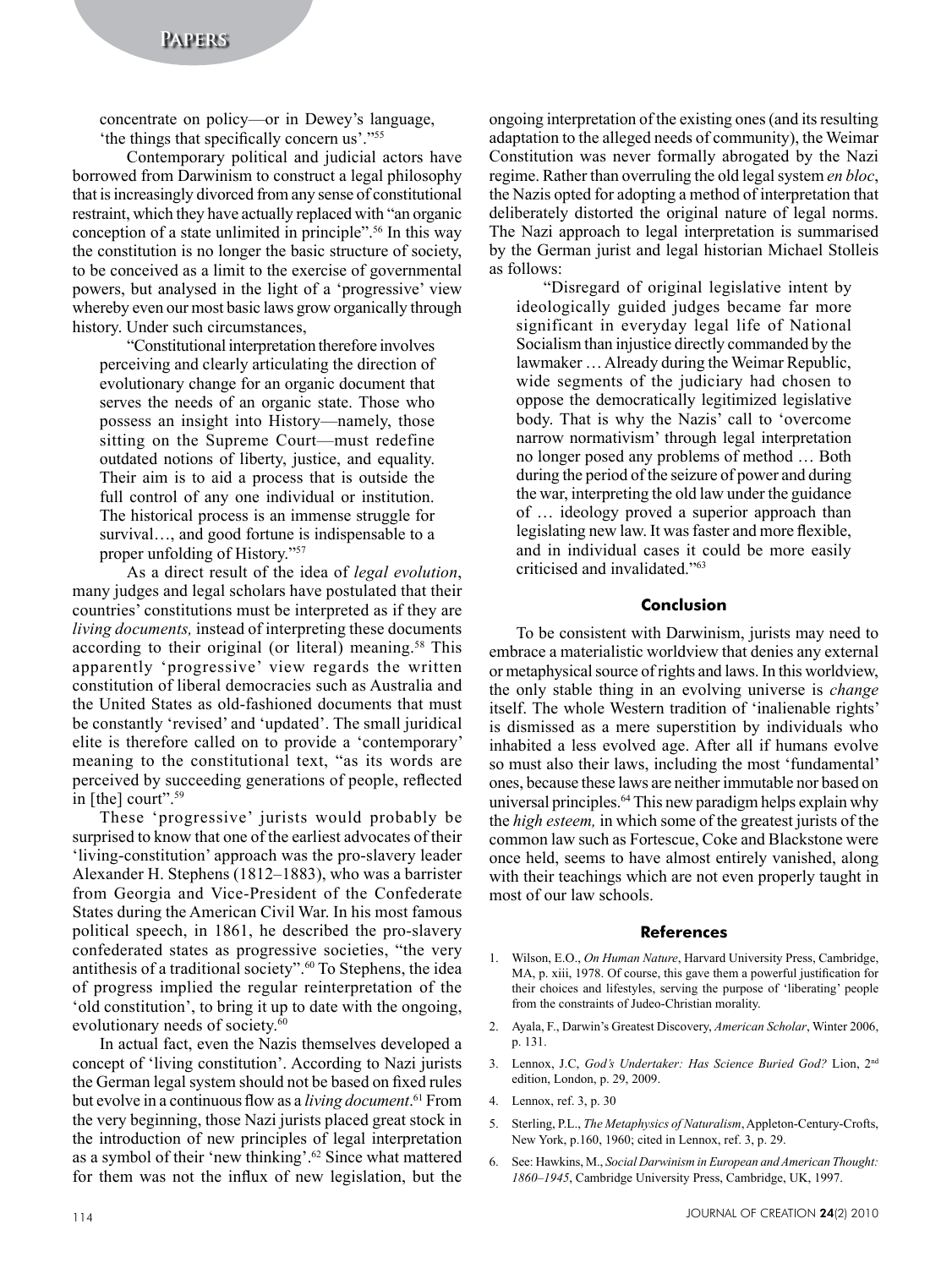**Papers**

- 7. Kelly, J.M., *A Short History of Western Legal Theory*, Oxford University Press, Oxford, UK, p. 332, 1992.
- 8. Hawkins, ref. 6, p. 52.
- 9. See: Zimmermann, A., Constitutions without constitutionalism: the failure of constitutionalism in Brazil; in: Sellers, M. and Tomaszewski, T. (Eds.), *The Rule of Law in Comparative Perspective*, Springer, New York, 2010, forthcoming. See also: Freire, G., *Order and Progress: From Monarchy to Republic*, Alfred A. Knopf, New York, p. 40, 1970.
- 10. Midgley, M., *Evolution as a Religion: Strange Hopes and Stranger Fears*, Routledge, London, p. 17, 2002.
- 11. Claudio Véliz, *The Centralist Tradition of Latin America* (Princeton/NJ: Princeton University Press, 1980), p. 195.
- 12. Though largely unsuccessful, Comte's *Religion of Humanity* was deeply influential in the development of numerous humanist organizations in the 19<sup>th</sup> century. In Latin American nations like Brazil, his positivist disciples embraced the concept of 'enlightened authoritarianism', which denigrated parliamentary institutions as being inefficient and archaic; a waste of time and energy. Positivism provided a scientific justification for their illiberal and anti-democratic behaviour, making it possible "to rationalize and make respectable the idea of an enlightened dictatorship aimed at the attainment of the common good". See: Véliz, ref. 11, pp. 197–198.
- 13. Goldberg, J., *Liberal Fascism: The Secret History of the Left from Mussolini to the Politics of Meaning*, Penguin Books, London, p. 258, 2009.
- 14. See: Koyzis, D.T., *Political Visions and Illusions: A Survey and Christian Critique of Contemporary Ideologies*, InterVarsity Press, Downers Grove, Il, p. 57, 2003. See also: Bergman, J., Darwin's critical influence on the ruthless extremes of capitalism, *Journal of Creation* **16**(2):105–109, 2002.
- 15. Carnegie, A., *Autobiography*, Penguin Books, New York (1920), p. 339, 2006. See also: Lambert, F., *Religion in American Politics: A Short History*, Princeton University Press, Princeton, NJ, p. 82, 2008.
- 16. See: Midgley, ref. 10, pp.1–10. Regarding evolutionary ideas in Germany see also: Weikart, R., *From Darwin to Hitler: Evolutionary Ethics, Eugenics and Racism in Germany*, Palgrave Macmillan, New York, 2006; *Hitler's Ethic: The Nazi Pursuit of Evolutionary Progress*, Palgrave Macmillan, New York, 2009; see review, this issue, pp. 17–20.
- 17. Darwin, C., *The Descent of Man*, A.L. Burt Co., 2nd edition, New Yorkm, p.178, 1874.
- 18. Wallace, A.R., *Natural Selection and Tropical Nature,* Macmillan, London, p. 177. 1891.
- 19. See: Zimmermann, A., Marxism, law and evolution: Marxist law in both theory and practice, *Journal of Creation* **23**(3):90–97, 2009; Zimmermann, A., Legislating evil: the philosophical foundations of the Nazi legal system, 13 *International Trade and Business Law Review* **221**:228–230, 2010; Zimmermann, A., The Darwinian roots of the Nazi legal system, *Journal of Creation* **22**(3):109–114, 2008; Weikart, R., *From Darwin to Hitler: Evolutionary Ethics, Eugenics, and Racism in Germany*, Palgrave Macmillan, New York, 2004; Muehlenberg, B., On Celebrating Darwin', *Quadrant Online*, 14 January 2009, www.quadrant.org.au/blogs/ muehlenberg/2009/01/on-celebrating-darwin.
- 20. See: Alschuler, A.W., *Law Without Values:The Life, Work and Legacy of Justice Holmes*, University of Chicago Press, Chicago, Il, p. 9, 2000.
- 21. Kelly, ref. 7, p. 327.
- 22. Maine, H.J.S., *Ancient Law: Its Connection With the Early History of Society, and its Relatoin to Modern Ideas*, John Murray, London, UK, pp. 173–174, 1861.
- 23. See: Wacks, R., *Understanding Jurisprudence: An Introduction to Legal Theory*, 2nd edition, Oxford University Press, Oxford, UK, p. 241, 2009.
- 24. Kelly, ref. 7, p. 383.
- 25. Kelsen, H., The pure theory of law—part 1, *Law Quarterly Review* **517**(II):50, 1934.
- 26. John Marshall (1755–1835) was the fourth Chief Justice of the US Supreme Court, serving from 4 February 1801 until his death in 1835. Although judicial review of legislation on constitutional grounds is advocated by Alexander Hamilton in *The Federalist Paper No.78*, Marshall CJ was the first to apply the doctrine in order to invalidate a federal legislation, in *Marbury v Madison* (1803).
- 27. Joseph Story (1779–1845), the first Dane Professor of Law at Harvard University and Associate Justice of the United States Supreme Court, linked the natural law to the rights of conscience, which "are given by God, and cannot be encroached upon by human authority, without a criminal disobedience of the precepts of natural, as well as revealed religion."— Story, J., *Commentaries on the Constitution of the United States*, p. 1399, 1833.
- 28. Alschuler, ref. 20, p. 86.
- 29. Although Austin was a Christian, he found it proper to exclude the natural law from the category of laws properly so called. According to him, "to say that human laws which conflict with the Divine law are not binding, that is to say, are not laws, is to talk stark nonsense." Austin suspected that such an appeal to divine law was not only wrong but even pernicious as it could lead to anarchy. He argued, rather arbitrarily, that the investigation of positive law must to be the exclusive concern of jurisprudence, with the laws of God to be treated as a matter reserved only for Theology. Since Austin was 'only' a jurist, not a theologian, he contended that the main focus of his jurisprudential work needed to be the notion of positive law, not divine law. He defined jurisprudence as follows: "The matter of jurisprudence is positive law: law, simply and strictly so called: or a law set by political superiors to political inferiors … A law, in the most general and comprehensive acceptation in which the term, in its literal meaning, is employed, may be said to be a rule laid down for the guidance of an intelligent being by an intelligent being having power over *him*."—See: Austin, J., *The Province of Jurisprudence Determined*, Hart, H.L.A. (Ed.), pp. 9–10, year?
- 30. Christopher Columbus Langdell (1826–1906) has been widely credited as the creator of the 'Case Method' to the study of law. In 1870, he was appointed Dean of Harvard Law School and the essence of his legacy is his influence on the teaching of law, which he argued to be a science akin to the natural sciences, and that the empirical material of the 'science of law' are court decisions or judge-made law. Since he tried to derive the law only from basic axioms and logical deduction, "real world consequences and moral evaluations were excluded from this process".—Bix, B., *Jurisprudence: Theory and Context*, Sweet & Maxwell, London, UK, p. 192, 2009. In one discussion involving a certain issue related to contract law, Langdell's response to the argument that the application of a particular rule "would produce … unjust and absurd results" was: "The true answer to this argument is, that is irrelevant"— Langdell, C.C., *A Summary of the Law of Contract*, Little, Brown and Co., Boston, MA, pp. 20–21, 1880. Langdell's approach can be summarised as follows: "Langdell argued that the primary data of the law is decided cases, and that a scientific understanding of law could be gained by a detailed examination of such cases in isolation from other aspects of the law. Some decades later in the United States the Realists, many of whom were very critical of Langdell's method, broadened the category of observable data in law by insisting that the law must be studied in its social and political dimensions [only]."— Davies, M., *Asking the Law Question*, Lawbook, Sydney, p. 140, 2008.
- 31. Hofstadter, R., *Social Darwinism in American Political Thought*, Beacon Press, Boston, MA, 1955; cited in Watson, B.C.S., Progressivism and the New Science of Jurisprudence, *First Principles Series*, No. 24, Heritage Foundation, Washington/DC, February 24, 2009.
- 32. Posner, R., Book review, *George Washington Law Review* 870(53):872, 1985.
- 33. Baker, L., *The Justice from Beacon Hill: The Life and Times of Oliver Wendell Holmes*, Harper Collins, New York, pp. 257–258, 1991.